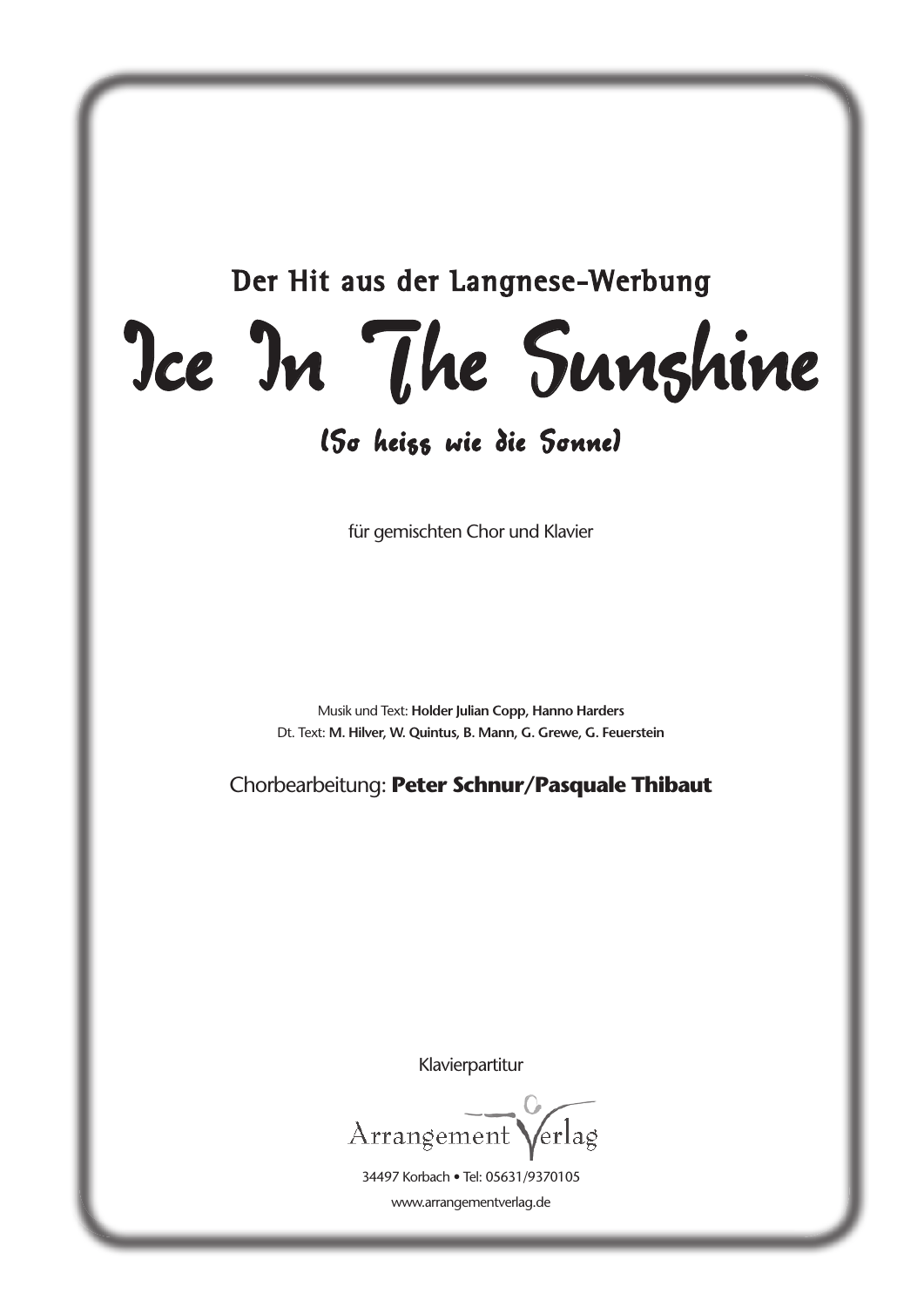## Ice In The Sunshine

Musik und Text: **Holder Julian Copp, Hanno Harders ·** Dt. Text: **M. Hilver, W. Quintus, B. Mann, G. Grewe, G. Feuerstein** Arrangiert für gemischten Chor mit Klavierbegleitung von **Peter Schnur** und **Pasquale Thibaut**



© 1980 Hanseatic Musikverlag GmbH & Co.KG · Warner/Chappell Overseas Holdings Ltd. Reproduced by permission of Faber Music Ltd.<br>All Rights Reserved

**Fotokopieren wird**  © 2010 by Arrangement Verlag, 34497 Korbach · Tel.: 05631/9370105 | strafrechtlich verfolgt! **SG492**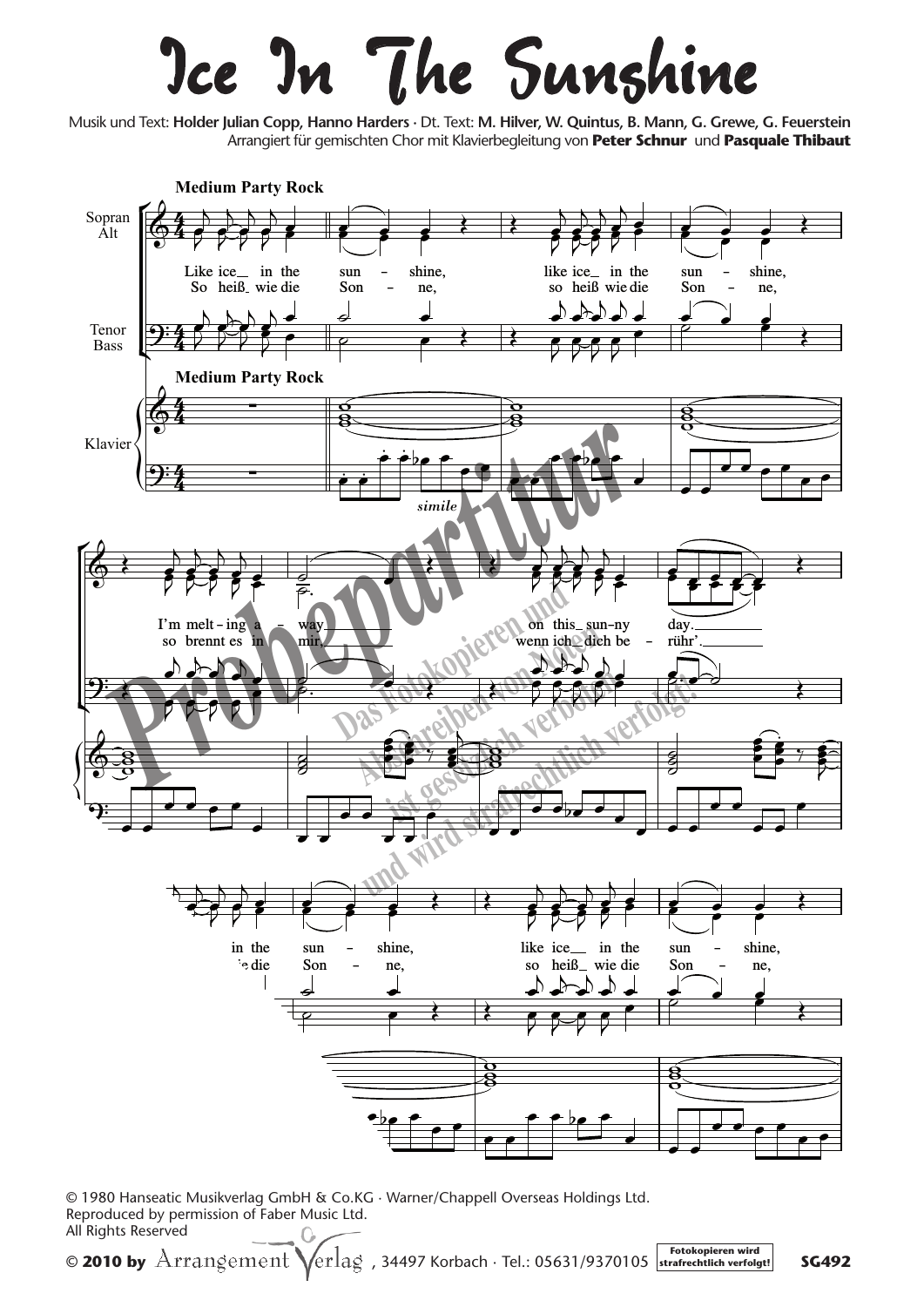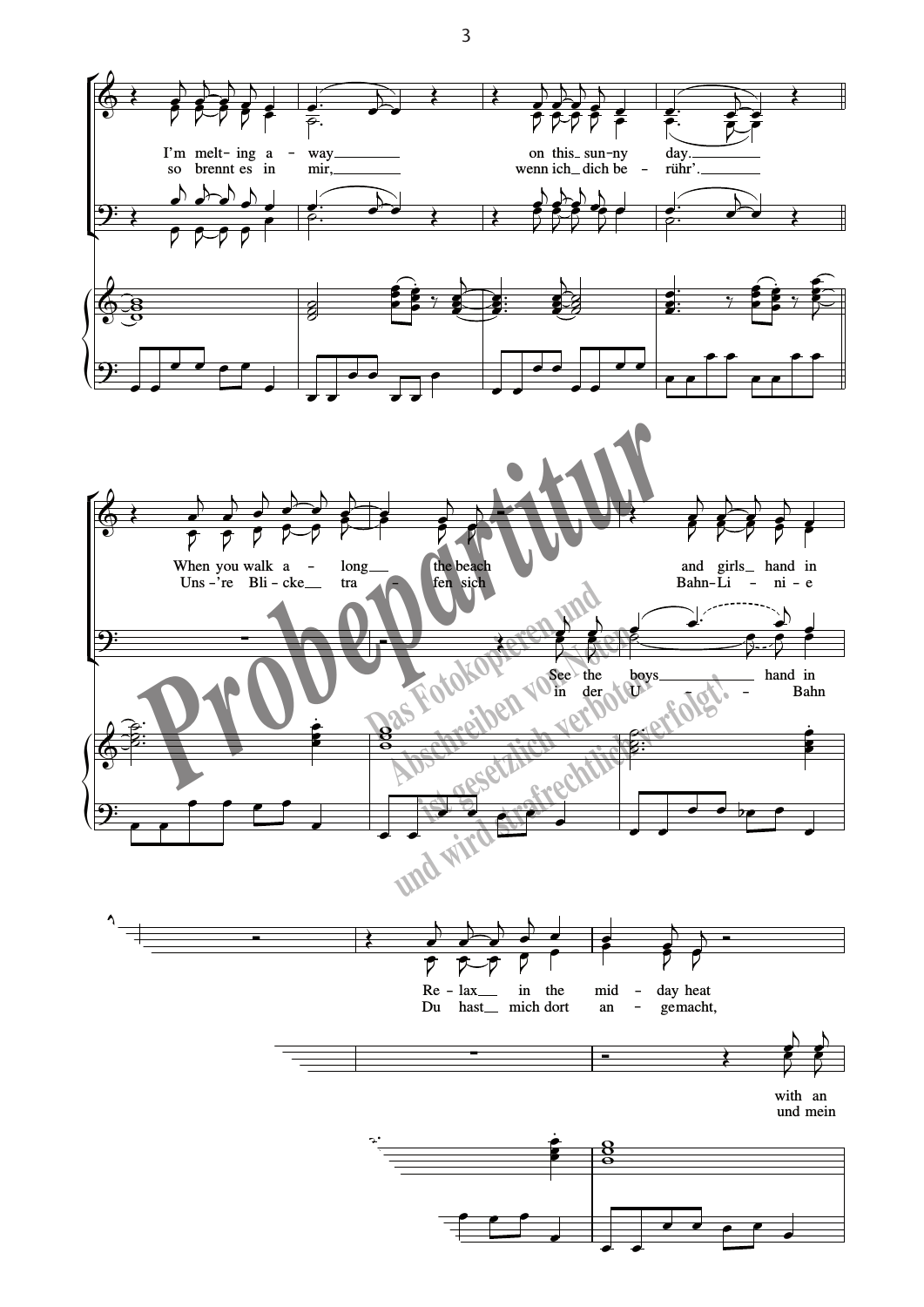



 $\overline{a}$ Like ice<sub>—</sub> in the sun shine, like ice<sub>min</sub> the  $\overline{a}$ Son ne,  $\frac{1}{\sqrt{2}}$  $\frac{1}{\sqrt{2}}$  $\frac{1}{2}$  $\sum_{i=1}^{n}$  $\sum_{i=1}^{n}$  $\frac{1}{2}$  $\overline{\blacktriangle}$ لح ار  $\overline{\phantom{a}}$  $\frac{1}{2}$  $\frac{1}{4}$  $\frac{\epsilon}{\epsilon}$  $\overline{a}$ ≹ ≹  $\frac{1}{4}$ 



 $\overline{\phantom{a}}$ 

  $\frac{\bullet}{\bullet}$